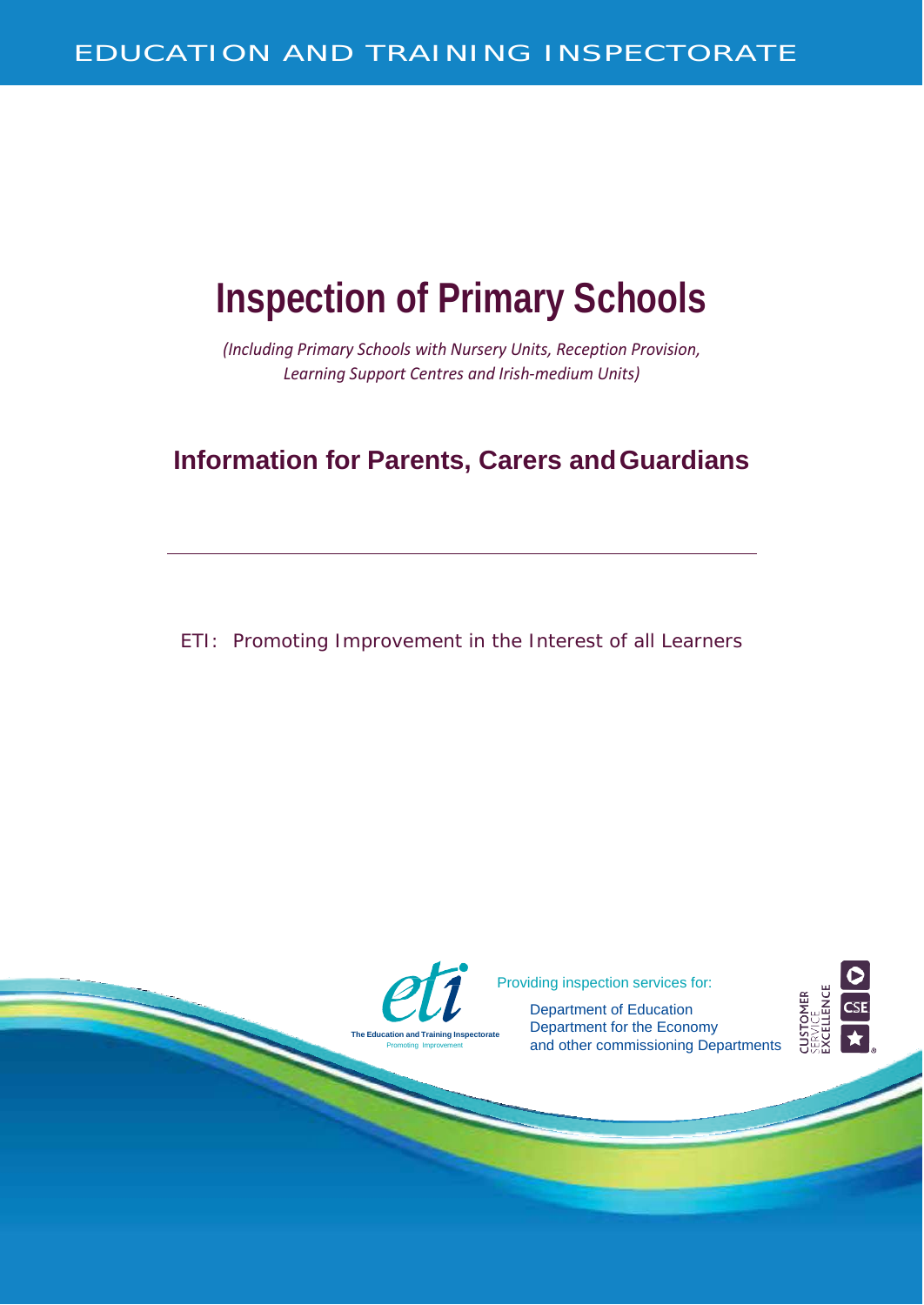*This leaflet outlines the nature of the inspection process and the ways in which parents, carers and guardians can be involved*

#### **WHYISMYCHILD'SSCHOOLBEINGINSPECTED?**

All schools are inspected and visited regularly by Inspectors from the Education and Training Inspectorate (ETI). The inspection in your child's school will tell you and others about how well: the children are progressing in their learning; the school is helping them to learn and develop; the school is attending to the children's care, welfare and safety.

Inspections tell all those who need to know, such as, the parents, Department of Education (DE) and the Government, how good the schools in Northern Ireland are and what needs to be changed to improve matters.

### **WHO INSPECTS?**

An inspection team has inspectors from ETI who have experience and qualifications in education. In some inspections, an associate assessor (AA) may join the team. This  $1$ person is a practising principal/ vice-principal from another primary school in Northern Ireland or other similarly experienced education professional who has been recruited and trained by the ETI to work as a member of an inspection team. The inspection team is led by the reporting inspector (RI) who is in charge of the inspection and the report of the findings.

#### **WHAT HAPPENS DURING AN INSPECTION?**

During the inspection, the inspection team members:

- $\bigcirc$  observe the children in all classes at work and play;
- $\circ$  talk and listen to the children about what they are doing and the children's account of their experiences;
- discuss aspects of the school's work with teachers, co-ordinators, theprincipal and governors;
- **look carefully at samples of the children's work; and**
- O observe how effectively staff develop the children's learning.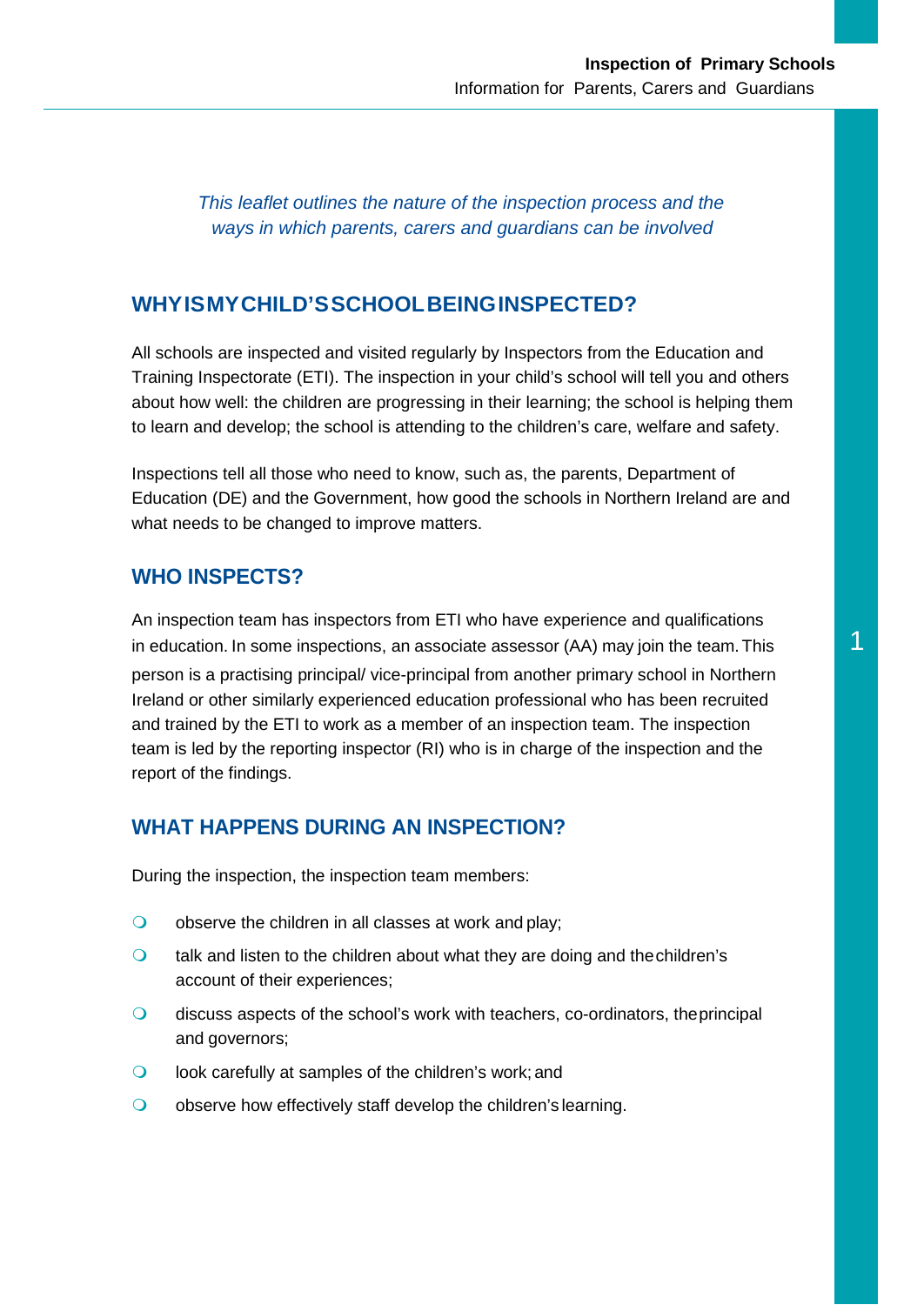The inspection team assesses:

- $\bullet$  the quality of the working relationships throughout the school;
- **the way in which the school looks after the children's needs, including the** school's arrangements for child protection/safeguarding;
- **o** how well the children are learning, and are being taught;
- $\bigcirc$  the standards being attained by the children;
- **O** how well the children's individual needs are being met;
- the quality of the leadership and management of the school; and
- $\bullet$  how well the school relates to the parents and the wider community, including how parents are kept informed of their children's progress.

Inspectors will talk informally to groups of children about: the things they enjoy at school; how the school deals with good or disruptive behaviour; how they are supervised outside the classroom; and, how the principal and staff address any concerns the children may have. In addition, the year 7 children may complete an online questionnaire regarding their views on the life and work of the school.

#### **HOW CAN I CONTRIBUTE TO THE INSPECTION PROCESS?**

You are encouraged to give your views and opinions of the school by completing the online questionnaire. If you have any difficulties in accessing or completing the questionnaire, please contact the Inspection Services Team (see the telephone number and email address below).

It is important to remember that ETI does not investigate individual complaints on the part of parents.

Your child's school will have a procedure for handling complaints/ enquiries and it is important that any concerns are brought, in the first instance, to the attention of the principal. Following that, additional lines of communication open to you are the board of governors of your child's school and the employing authority.

Contact with the reporting inspector may be arranged through a telephone call or email to the Inspection Services Team (see the telephone number and email address below).